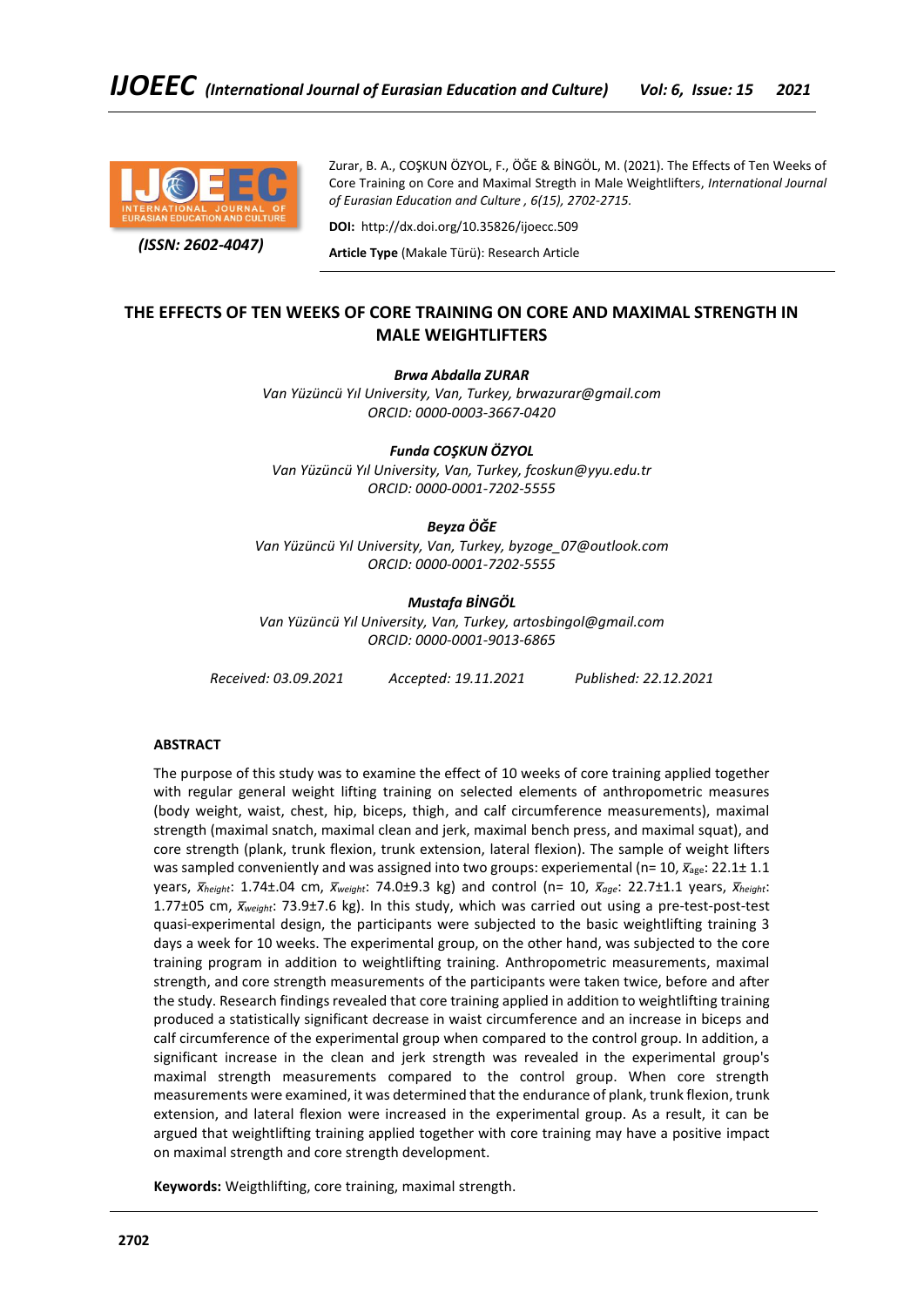#### **INTRODUCTION**

The "core region", also called the lumbopelvic-hip complex, anatomically includes the abdominal and oblique muscles in the anterior and lateral parts, the paraspinal and gluteal muscles in the back, the diaphragm above, and the pelvic floor and hip region below (Santana, 2005). In general, all these muscle groups are accepted as the central point where the kinetic chain forces are transferred to the extremity (Turan et al., 2021). For this reason, it is thought that the core region acts as a transition point in extremity activities, stabilization of the center and transmission of force, and constitutes the triggering power and power source in all extremity activities (Akuthota ve Nadler, 2004; Akuthota et al., 2008). In addition, efficient transfer of the force from the leg to the body or from the body to the leg is possible by increasing the strength of the core region muscles working in coordination (Karacaoğlu, 2015).

The core region plays an important role in establishing a connection between the upper and lower parts of the body during movement, transferring energy between these regions, supporting the load reflected on the body, and protecting the spine and nerve conduction (Shirey et al., 2012). In almost all sports activities, power is transferred to the arms and legs through the core region. For example, in an athlete throwing a baseball, the force is first generated in the lower extremity and then the force is transferred to the contralateral external obliques, thereby producing a progressive muscle movement along the arm (Hirashima et al., 2002). When interpreted in terms of sports performance, it can be said that the higher the core strength, the greater the force production in the arms and legs. Athletes who practice movements such as throwing can benefit from this feature. For example, a baseball player with better core strength can hit the baseball faster (Willardson, 2007). It is thought that the core area, which is well trained and developed, contributes to the optimum level of power production, as well as contributes to the transmission of power and movements for functional athletic performance (Asgharifar, 2009).

Core training is the training of the muscles in the core region with the individual's own body weight by keeping the spine stable (Fig, 2005). The purpose of core training is to stimulate the motor system by improving neuromuscular coordination. While doing this, core training includes basic goals such as being effective in terms of activation intensity, reacting to sudden situations as soon as possible and creating coordinated muscle patterns (Hibbs al., 2008; Yue et al., 2007). While it has been reported that a trained core area is important for efficient performance and the prevention of injuries (McGill, 2010), it has been emphasized that core training practices significantly improve balance performance, dynamic postural control (Kachanathu, Tyagi, Anand, 2014; Freeman et al., 2010; Sadeghi, Shariat, Asadmanesh, Mosavat, 2013) and athletic performance (Prieske et al., 2016; Imai et al., 2014; Butcher et al., 2007).

It was emphasized that a trained core area is important for efficient performance and the prevention of injuries, and core training practices significantly improve balance performance, dynamic postural control and athletic performance (Kachanathu, Tyagi, Anand, 2014; Freeman et al., 2010; Sadeghi, Shariat, Asadmanesh, Mosavat, 2013). In the researches, after the core stability training applied, a significant increase was found in breathing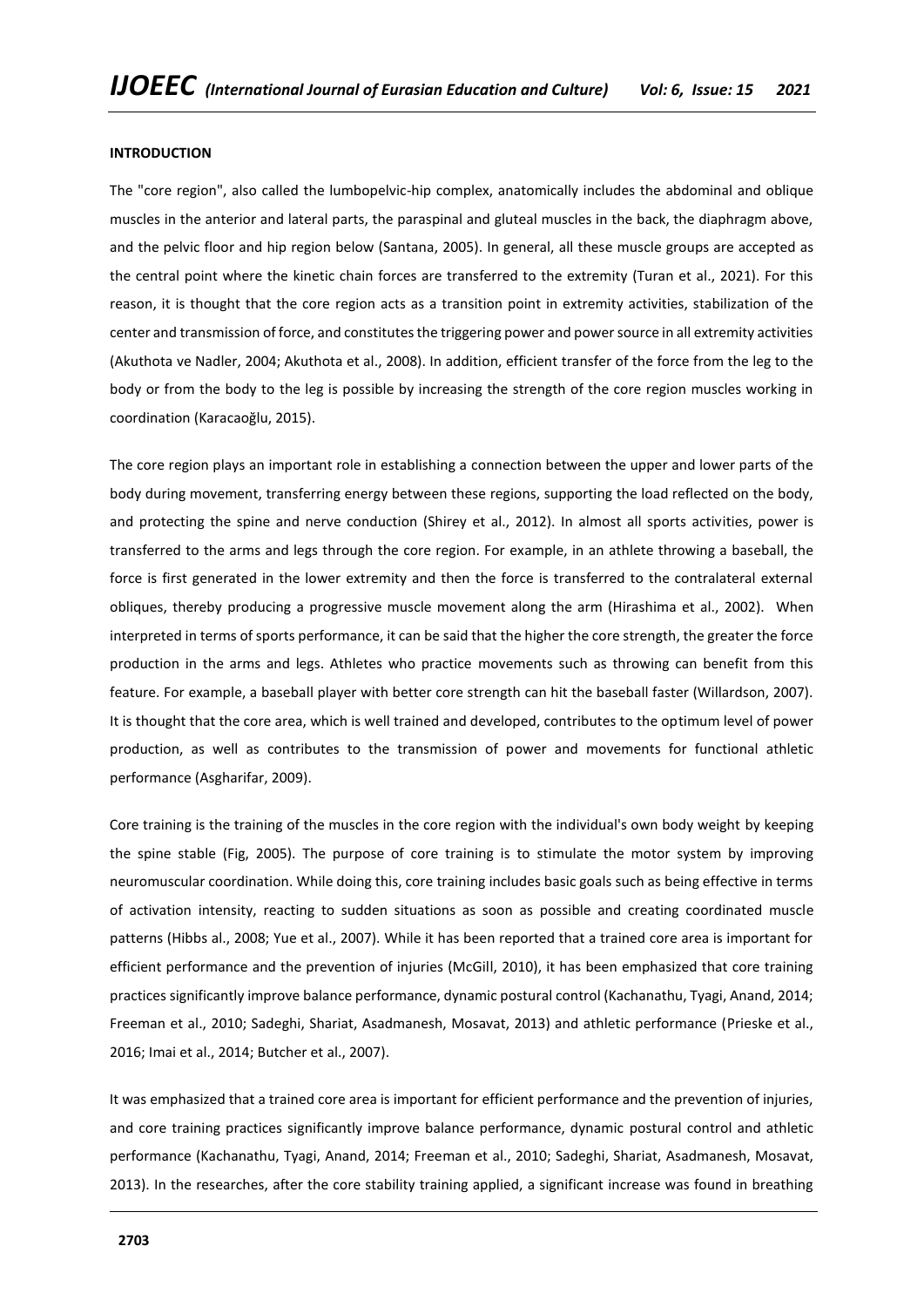and flexibility in healthy individuals (Hodges, Gandevia, 2000; Szczygieł et al., 2018, Sato & Mokha, 2009; Sekendiz, Cuğ, Korkusuz, 2010), and in strength, speed and vertical jump performance in 5000 m runners sporcularda kuvvet, sürat ve dikey sıçrama (Afyon & Boyacı, 2016; Saeterbakken & Fimland, 2011; Sharma et al., 2012; Butcher et al., 2007).

In a study, core training applied to young male football players 2 days a week for 8 weeks showed significant increases in the motoric characteristics, right hand grip, balance, vertical jump distance, flexibility, anaerobic power and back strength performances of football players (Dilber et al., 2016). Similarly, it was revealed that core strength training applied to young elite football players for 9 weeks contributed significantly to a 5% significant increase in the trunk extensor muscles of the football players and to the 10-20 m sprint and shooting performance (Prieske et al., 2016). Similarly, it was revealed that core strength training applied to young elite football players for 9 weeks contributed significantly to a 5% significant increase in the trunk extensor muscles of the football players and to the 10-20 m sprint and shooting performance (Prieske et al., 2016).

When the literature is examined, it has been determined that there are studies that examine the effects of core training in addition to the general training programs applied for many different sports branches, while there are almost no studies in which core training is applied in the weightlifting, which is an Olympic branch (Myer et al., 2006; Sharma et al., 2012; Kachanathu et al., 2014; Samson et al., 2007). Similarly, although there are some studies with long-term observation of strength/power athletes, such studies are very few, especially for weightlifters (Hornsby, 2017).

Among trainers and sports scientists, what features should be emphasized in weightlifting training (de Villarreal et al., 2012) and which is the best practice for weightlifting training is still controversial (González-Badillo et al., 2006). In order to increase the athletic performance of already strong and well-trained athletes, strength training programs with various advanced features should be created (Suchomel et al., 2016). For these reasons, in this study, anthropometric measurements (body weight, waist, chest, hip, biceps, thigh, and calf circumference measurements), maximal strength (maximal snatch, maximal clean and jerk, maximal bench press, and maximal squat), and core strength (plank, trunk flexion, trunk extension, lateral flexion) were investigated.

#### **METHOD**

#### **Research Design**

This study was carried out using a quasi-experimental design with pretest-posttest comparison group. The pretest-posttest comparison group design is the measurement of the dependent variable before and after the experimental research (Karasar, 1999). In this model, the participants are divided into two groups as the experimental group and the control group. This study was initiated after obtaining written informed consent from the participants in accordance with the Declaration of Helsinki, after obtaining the approval of the Social and Human Sciences Ethics Committee of Van Yüzüncü Yıl University.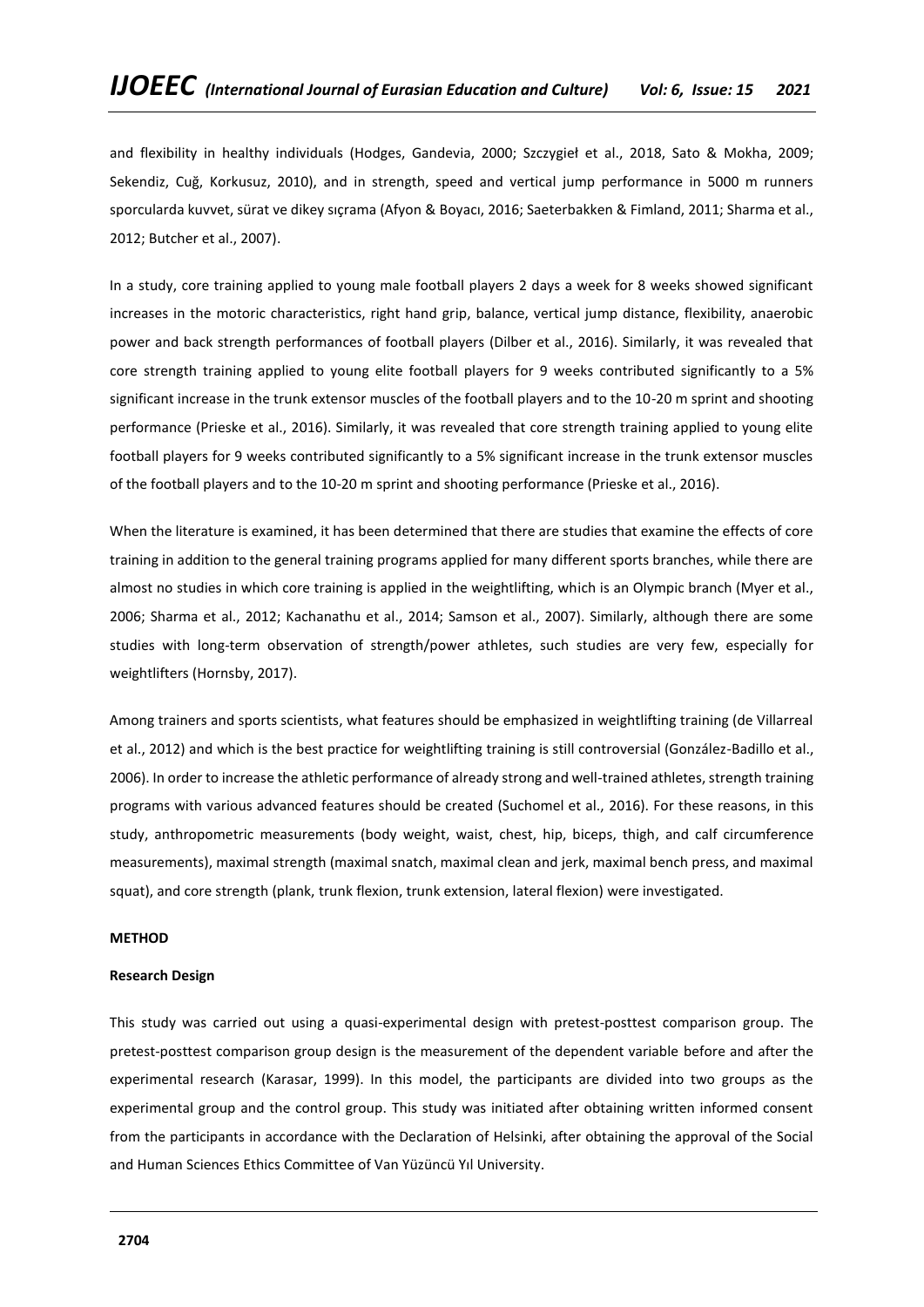# **Population/Sample**

In the study, 20 male athletes doing regular weightlifting training were determined by convenience sampling method, and they were divided into two groups as 10 experimental (*x̅*age: 22.1± 1.1 years, *x̅height*: 1.74±.04 cm, *x̅weight*: 74.0±9.3 kg) and 10 control groups (*xage ̅* : 22.7±1.1 years, *xheight ̅* : 1.77±05 cm, *x̅weight*: 73.9±7.6 kg).

## **Data Collection**

All participants in both the intervention and control group received 10-weeks of weightlifting training (pushing, pulling, squat exercises for lower and upper body) 3 days a week, which included 10 minutes of warm-up, 60 minutes of basic weightlifting and 10 minutes of cool-down applied by the weightlifting trainer. In addition to weightlifting training, core training program and 10 minutes of cool-down after core training were applied to the intervention group. Before starting the training program, the intervention group was taught the During this trial period, the mistakes made by the athletes while performing the movements were corrected and the movements were made as desired. Thus, the athletes were enabled to perform the movements with similar effectiveness.

The 12 different movements (plank, lateral plank, knees up lunch, superman, legs lower, Russian twist, heal thuch, aquaman, sit up, crosscross, jackknife, bicyle crunch) in the core training program used in this research were determined based on Willardson's (2014) book "Developing the Core" and were applied over weeks in order from simple to difficult. During the 10-week training program, the first 3 weeks (1-3) average 60 minutes of weightlifting and 30 minutes of core training, the next 4 weeks (4-7) an average of 60 minutes of weightlifting and 45 minutes of core training, the last three weeks (8-10) weeks an average of 60 minutes of weightlifting, and 60 minutes of core training was carried out. The training program is presented in Table 1.

| <b>Table 1:</b> 10 WEEKS Supervised Core Training Frogram Content |                    |                   |                          |              |                       |  |  |  |  |
|-------------------------------------------------------------------|--------------------|-------------------|--------------------------|--------------|-----------------------|--|--|--|--|
| Number of<br>movements                                            | Number of<br>weeks | Number of<br>sets | Number of<br>repetitions | Duration/sec | Rest between sets/sec |  |  |  |  |
| 12                                                                |                    |                   |                          | 30           | 45                    |  |  |  |  |
| 12                                                                |                    |                   |                          | 30           | 45                    |  |  |  |  |
| 12                                                                |                    |                   |                          | 30           | 45                    |  |  |  |  |
| 12                                                                |                    |                   |                          | 30           | 45                    |  |  |  |  |
| 12                                                                |                    |                   |                          | 45           | 60                    |  |  |  |  |
| 12                                                                | 6                  |                   |                          | 45           | 60                    |  |  |  |  |
| 12                                                                |                    |                   |                          | 45           | 60                    |  |  |  |  |
| 12                                                                |                    |                   |                          | 45           | 60                    |  |  |  |  |
| 12                                                                |                    |                   |                          | 30           | 45                    |  |  |  |  |
| 12                                                                | 10                 |                   |                          | 30           | 45                    |  |  |  |  |

**Table 1.** 10-Weeks Supervised Core Training Program Content

Anthropometric, maximal strength and core strength measurements of the experimental and control groups were taken before the training programs started and after the completion of the 10-week training programs.

Holtain brand height meter with  $\pm 1$ mm precision was used for height measurement and  $\pm 100$  g precision scale was used for body weight measurements. The value obtained as a result of the measurements was recorded in terms of height (cm) and body weight (kg). Circumference measurements were recorded in cm by measuring the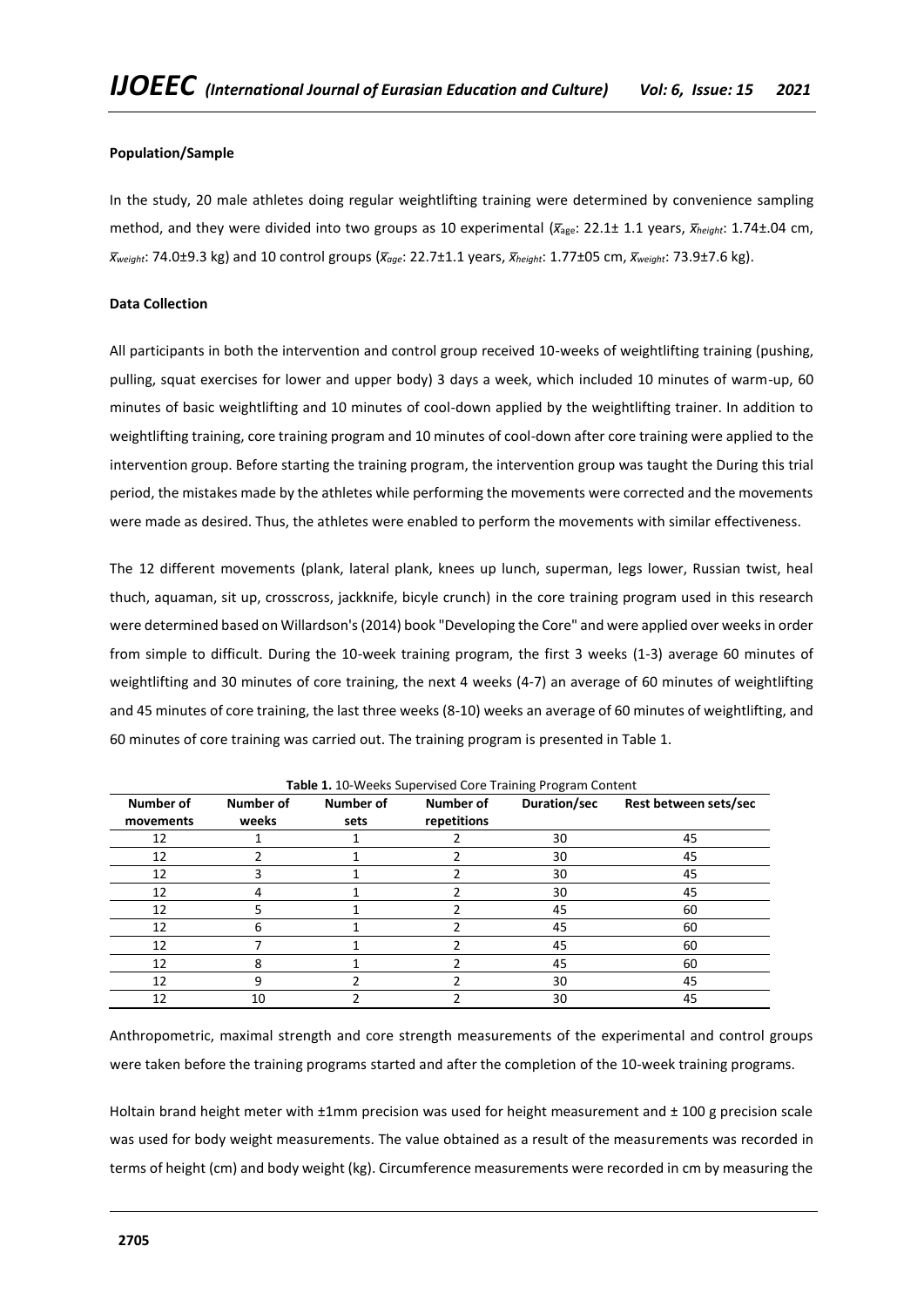waist, chest, hips, biceps, thighs and calves with an inelastic tape measure. All measurements were performed in accordance with the Anthropometric Standardization Reference Manual (ASRM) and International Biological Program (IBP) guidelines (Weiner & Lourie 1969; Tanner et al., 1969).

For maximal strength measurement of the participants, maximal snatch, maximal clean and jerk, maximal bench press, and maximal squat were measured with the 1-RM strength test method, guided by the Exercise Physiology Laboratory Manual (Beam & Adams, 2013). Measurements were carried out by giving the participants appropriate rest intervals during the application. Their best scores were recorded in kg.

The Plank test used in the study was applied with reference to the "Sport-Specific Core Muscle Strength & Stability Plank Test" protocol, the validity and reliability (95%. 0.94-0.99) of which was assured by Tong et al. (2014). In the study, it was applied to determine trunk flexion, trunk extension and lateral flexion, taking into account the trunk flexion, trunk extension and lateral flexion test protocol guidelines applied to measure core endurance (McGill, 2002; Okada et al., 2011). In these tests, the duration that the athlete remained in his position was recorded in seconds with a stopwatch, and after 3 minutes, the test of the athletes who still continued to maintain their position was terminated. Each athlete was given a 15-minute rest interval, 2 measurements were taken and the best score was recorded.

## **FINDINGS**

The results obtained from the study and the statistical analyzes of these results are presented in tables below. As seen in Table 2, when the anthropometric measurement pre-test averages of the experimental and control groups were compared, no significant difference was found in all anthropometric measurements (p>0.05).

| <b>Measurements</b>         |               |    |           |                     |        |      |  |  |
|-----------------------------|---------------|----|-----------|---------------------|--------|------|--|--|
| Anthropometric measurements | <b>Groups</b> | N  | Mean Rank | <b>Sum of Ranks</b> | U      | р    |  |  |
|                             | Intervention  | 10 | 10.40     | 104.00              | 49.000 |      |  |  |
| Body weight (kg)            | Control       | 10 | 10.60     | 106.00              |        | .940 |  |  |
|                             | Intervention  | 10 | 9.05      | 90.50               |        | .271 |  |  |
| Waist circumference (cm)    | Control       | 10 | 11.95     | 119.50              | 35.000 |      |  |  |
|                             | Intervention  | 10 | 10.10     | 101.00              |        | .761 |  |  |
| Hip circumference (cm)      | Control       | 10 | 10.90     | 109.00              | 46.000 |      |  |  |
|                             | Intervention  | 10 | 12.70     | 127.00              |        | .090 |  |  |
| Biceps circumference (cm)   | Control       | 10 | 8.30      | 83.00               | 28.000 |      |  |  |
|                             | Intervention  | 10 | 10.20     | 102.00              |        | .819 |  |  |
| Thigh circumference (cm)    | Control       | 10 | 10.80     | 108.00              | 47.000 |      |  |  |
|                             | Intervention  | 10 | 11.25     | 112.50              |        |      |  |  |
| Calf circumference (cm)     | Control       | 10 | 9.75      | 97.50               | 42.500 | .563 |  |  |
|                             |               |    |           |                     |        |      |  |  |

**Table 2.** The Differences between the Experimental and Control Groups in Pre-test Scores of the Anthropometric

Test: Mann Whitney-U Test

As seen in Table 3, when the post-test anthropometric measurement results of the experimental and control groups were compared, there was a decrease in waist circumference measurements (U=24,000, p=.049) and the increase in biceps (U=15.500, p=.008) and calf circumferences in the experimental group (U=21.500 and p=.029) was statistically significant (p<0.05).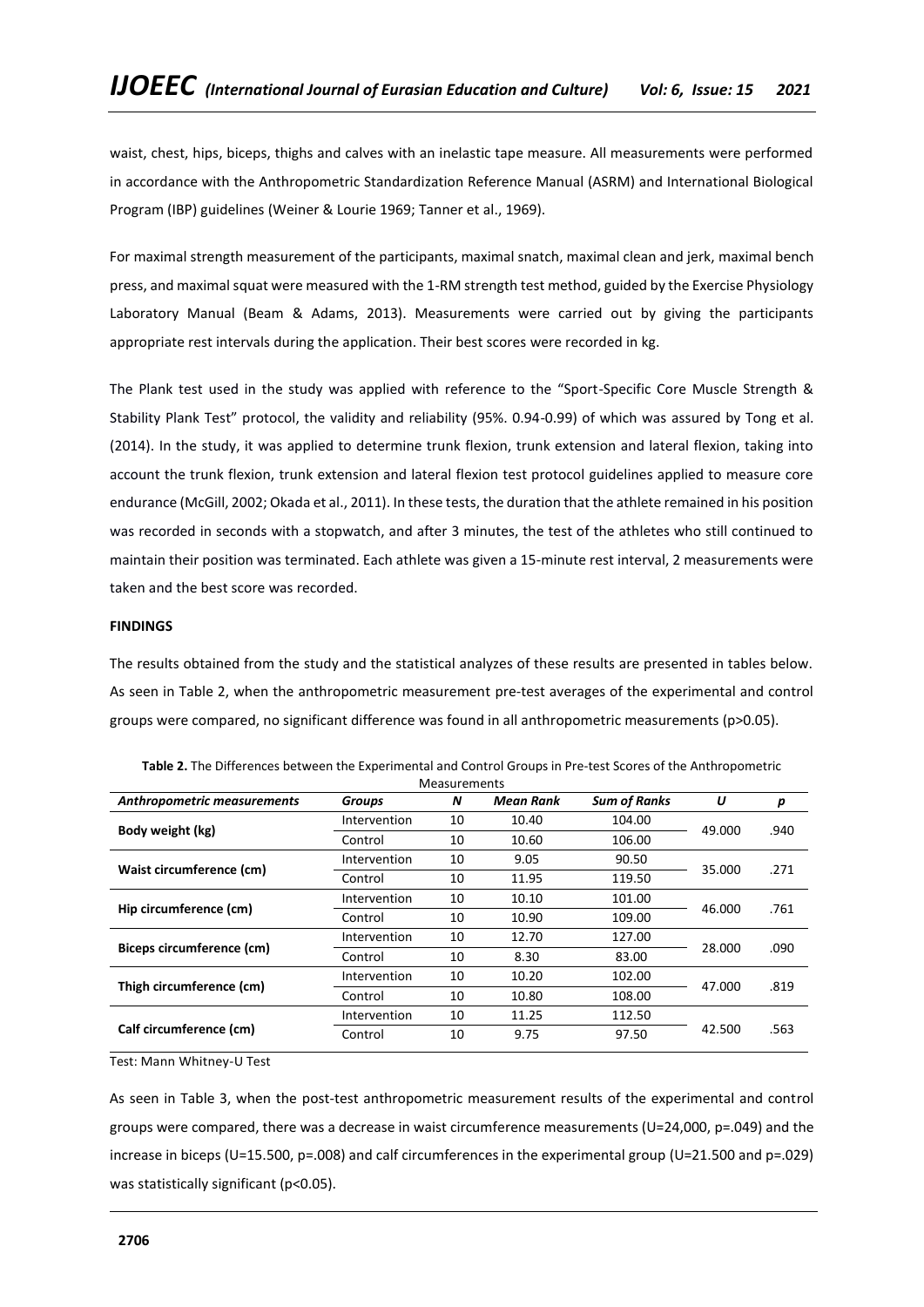| Anthropometric measurements | Groups       | N  | Mean Rank | <b>Sum of Ranks</b> | U      | р       |
|-----------------------------|--------------|----|-----------|---------------------|--------|---------|
|                             | Intervention | 10 | 10.55     | 105.00              | 49.500 | .970    |
| Body weight (kg)            | Control      | 10 | 10.45     | 104.50              |        |         |
|                             | Intervention | 10 | 7.90      | 79.00               | 24.000 | $.049*$ |
| Waist circumference (cm)    | Control      | 10 | 13.10     | 133.00              |        |         |
|                             | Intervention | 10 | 9.05      | 90.50               | 35.00  | .268    |
| Hip circumference (cm)      | Control      | 10 | 11.95     | 119.50              |        |         |
| Biceps circumference (cm)   | Intervention | 10 | 13.95     | 139.50              | 15.500 | $.008*$ |
|                             | Control      | 10 | 7.05      | 70.50               |        |         |
| Thigh circumference (cm)    | Intervention | 10 | 11.65     | 116.50              | 38.500 |         |
|                             | Control      | 10 | 9.35      | 93.50               |        | .380    |
|                             | Intervention | 10 | 13.35     | 133.50              |        |         |
| Calf circumference (cm)     | Kontrol      | 10 | 7.65      | 76.50               | 21.500 | $.029*$ |
|                             |              |    |           |                     |        |         |

**Table 3.** The Differences between the Experimental and Control Groups in Post-test Scores of the Anthropometric Measurements

Test: Mann Whitney-U Test

As presented in Table 4, when the maximal strength pre-test averages of the experimental and control groups were compared, no significant difference was found in the measurements for the maximal strength parameters (p>0.05).

| Table 4. The Differences between the Experimental and Control Groups in Pre-test Scores of the Maximal Strength |  |
|-----------------------------------------------------------------------------------------------------------------|--|
|-----------------------------------------------------------------------------------------------------------------|--|

| <b>Measurements</b>                  |              |    |           |                     |        |      |  |
|--------------------------------------|--------------|----|-----------|---------------------|--------|------|--|
| <b>Maximal Strength Measurements</b> | Group        | N  | Mean Rank | <b>Sum of Ranks</b> | U      | р    |  |
| Maksimal snatch (kg)                 | Intervention | 10 | 9.40      | 94.00               | 39.000 | .396 |  |
|                                      | Control      | 10 | 11.60     | 116.00              |        |      |  |
|                                      | Intervention | 10 | 12.15     | 121.50              | 33.500 | .209 |  |
| Maksimal clean and jerk (kg)         | Control      | 10 | 8.85      | 88.50               |        |      |  |
|                                      | Intervention | 10 | 9.95      | 99.50               | 44.500 | .671 |  |
| Maksimal squat (kg)                  | Control      | 10 | 11.05     | 110.50              |        |      |  |
|                                      | Intervention | 10 | 10.25     | 102.50              | 47.500 | .849 |  |
| Maksimal bench press (kg)            | Control      | 10 | 10.75     | 107.50              |        |      |  |

Test: Mann-Whitney U Test

Table 5 presents the findings for the maximal strength post-test comparison of the experimental and control groups after ten weeks of exercise. According to these findings, when the mean scores of the experimental and control groups are compared, only the increase in maximal jerking force measurements (U=21.500 and p=.029) is statistically significant (p<0.05).

**Table 5.** The Differences between the Experimental and Control Groups in Post-test Scores of the Maximal Strength

| <b>Measurements</b>                  |              |    |           |                     |        |         |  |
|--------------------------------------|--------------|----|-----------|---------------------|--------|---------|--|
| <b>Maximal Strength Measurements</b> | Group        | N  | Mean Rank | <b>Sum of Ranks</b> | U      | р       |  |
| Maksimal snatch (kg)                 | Intervention | 10 | 11.45     | 114.50              | 40.500 | .472    |  |
|                                      | Control      | 10 | 9.55      | 95.50               |        |         |  |
|                                      | Intervention | 10 | 14.50     | 145.00              |        | $.002*$ |  |
| Maksimal clean and jerk (kg)         | Control      | 10 | 6.50      | 65.00               | 10.000 |         |  |
|                                      | Intervention | 10 | 11.55     | 115.50              |        | .427    |  |
| Maksimal squat (kg)                  | Control      | 10 | 9.45      | 94.50               | 39.500 |         |  |
|                                      | Intervention | 10 | 11.70     | 117.00              |        | .364    |  |
| Maksimal bench press (kg)            | Control      | 10 | 9.30      | 93.00               | 38.000 |         |  |
| Test: Mann Whitney-U Test            |              |    |           |                     |        |         |  |

**2707**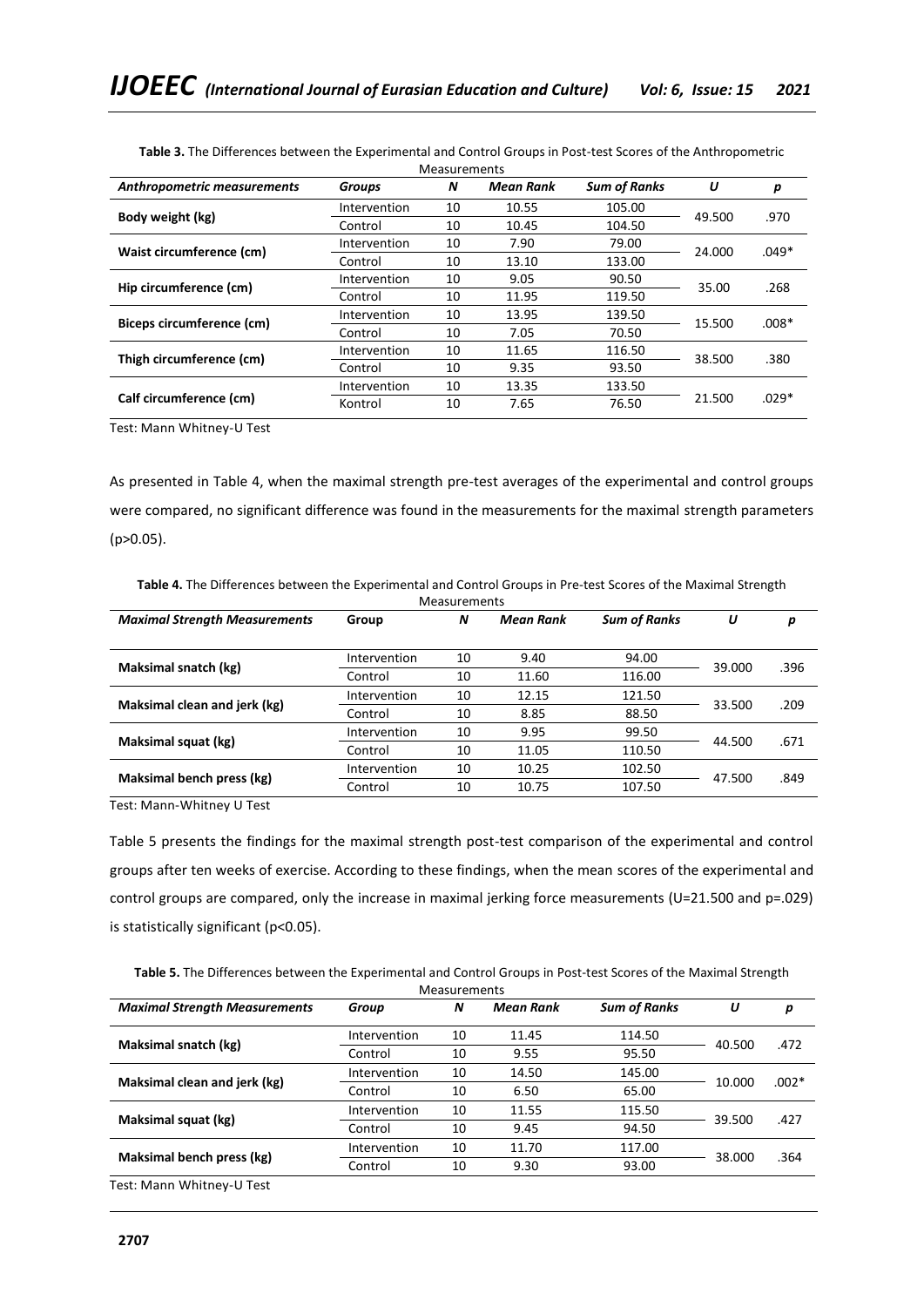Table 6 presents information on the comparison of the core strength pre-test averages of the experimental and control groups. Accordingly, a significant difference was found only in trunk flexion (U=14.500 and p=.005) measurements (p<0.05).

| <u>Measurements</u>               |              |    |           |                     |        |      |  |
|-----------------------------------|--------------|----|-----------|---------------------|--------|------|--|
| <b>Core Strength Measurements</b> | Group        | N  | Mean Rank | <b>Sum of Ranks</b> | U      | р    |  |
|                                   | Intervention | 10 | 9.40      | 94.00               |        | .397 |  |
| Plank (sn)                        | Control      | 10 | 11.60     | 116.00              | 39.000 |      |  |
|                                   | Intervention | 10 | 14.05     | 140.50              |        | .005 |  |
| <b>Trunk Flexion (sn)</b>         | Control      | 10 | 6.95      | 69.50               | 14.500 |      |  |
|                                   | Intervention | 10 | 9.65      | 96.50               |        | .508 |  |
| <b>Trunk Extention (sn)</b>       | Control      | 10 | 11.35     | 113.50              | 41.500 |      |  |
|                                   | Intervention | 10 | 12.90     | 129.00              |        | .052 |  |
| Lateral Flexion (sn)              | Control      | 10 | 8.10      | 81.00               | 26.000 |      |  |

**Table 6.** The Differences between the Experimental and Control Groups in Pre-test Scores of the Core Strength Measurements

Test: Mann-Whitney-U Test

As seen in Table 7, when the core strength post-test averages of the experimental and control groups were compared, in all measurements made plank (U=1000 and p=.000), trunk flexion (U=000 and p=.000), trunk extension Statistically significant differences were found in (U=000 and p=.000) and lateral flexion (U=4,000 and p=.000) measurements (p<0.05).

**Table 7.** The Differences between the Experimental and Control Groups in Post-test Scores of the Core Strength

| <b>Measurements</b>               |              |    |                  |                     |       |         |  |  |  |  |
|-----------------------------------|--------------|----|------------------|---------------------|-------|---------|--|--|--|--|
| <b>Core Strength Measurements</b> | Group        | N  | <b>Mean Rank</b> | <b>Sum of Ranks</b> | U     | р       |  |  |  |  |
| Plank (sn)                        | Intervention | 10 | 15.40            | 154.00              |       | $.000*$ |  |  |  |  |
|                                   | Control      | 10 | 5.60             | 56.00               | 1.000 |         |  |  |  |  |
| <b>Trunk Flexion (sn)</b>         | Intervention | 10 | 15.50            | 155.00              | .000  | $.000*$ |  |  |  |  |
|                                   | Control      | 10 | 5.50             | 55.00               |       |         |  |  |  |  |
| <b>Trunk Extention (sn)</b>       | Intervention | 10 | 15.50            | 155.00              | .000  | $.000*$ |  |  |  |  |
|                                   | Control      | 10 | 5.55             | 56.00               |       |         |  |  |  |  |
| Lateral Flexion (sn)              | Intervention | 10 | 15.10            | 151.00              |       | $.000*$ |  |  |  |  |
|                                   | Control      | 10 | 5.90             | 59.00               | 4.000 |         |  |  |  |  |

Test: Mann Whitney-U Test

## **DISCUSSION**

In this study, with the aim of investigating the effects of core training combined with the general training of weightlifters, core training performed regularly for 10 weeks in male weightlifters, maximal strength measurements of maximal snatch, maximal jerk, maximal bench press, maximal squat force measurements and core strength measurements of plank, trunk flexion, trunk. The effect on extension and lateral flexion measurement times was investigated.

The findings showed that the applied weightlifting and core trainings resulted in a decrease in waist circumference and an increase in biceps and calf circumference from the anthropometric measurements of the experimental group. Weightlifting and core training showed a significant increase only in jerking strength, one of the maximal strength measurements of the experimental group. When core strength measurements were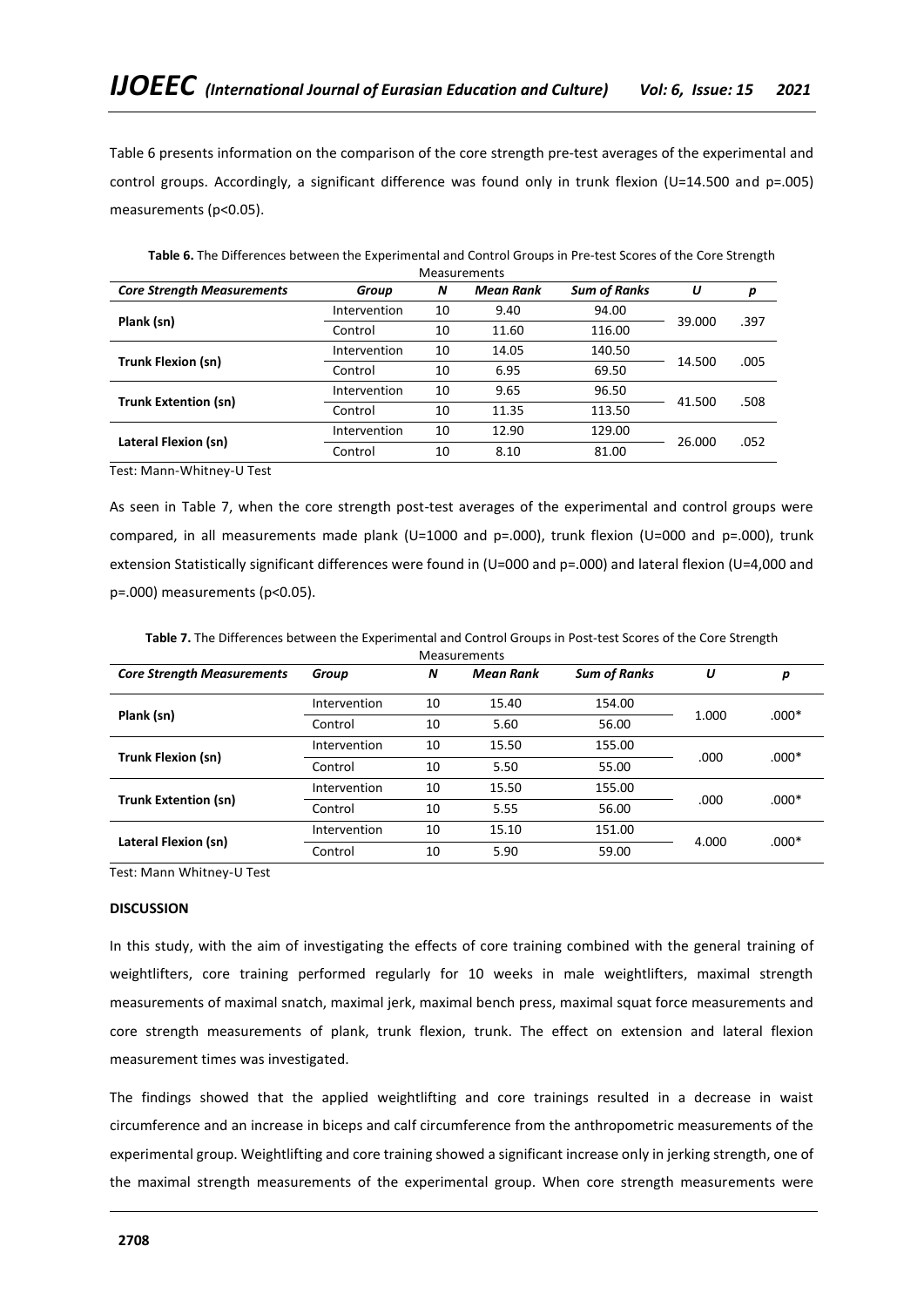examined, an increase was observed in the measurement times of plank, trunk flexion, trunk extension, and lateral flexion in the experimental group.

There are national and international studies that support or do not parallel these research findings. In one of the studies revealing the effect of core exercises on body composition, Sever (2016) in his study, which aimed to reveal the effect of static and dynamic core exercises on the speed and agility performance of football players, found that anthropometric measurements (weight, body mass index, waist, hip circumference, waist/hip ratio and body weight) were measured. determined that there was no difference in any variable between the pre-test and post-tests, dynamic and static core exercises applied did not affect the body composition of the football players, but increased the core stabilization test scores. Similarly, Karacaoğlu (2015), in his study with the participation of male volleyball players, did not find a significant difference in the body weight values of volleyball players after core training, and concluded that core training has no effect on body composition. On the other hand, in a study examining the effect of core stability training applied 3 days a week for 8 weeks on the fitness parameters of individuals, Rogers and Gibson (2009) found that core stability trainings caused a decrease 1.2% in body fat percentage, 2.7 cm in waist, 1.7 cm in chest and 0.5 cm in arm circumference, respectively, in the experimental group. Similarly, Kaya (2019) reported that there was a significant decrease in waist and hip circumferences of all athletes in the pre-test post-test results of 12-week combined land training for elite swimmers aged 8-12. These findings in the literature do not coincide with the results in which the circumference measurements change depending on the core exercises obtained in this study. The change in anthropometric parameters caused by resistance exercises is bidirectional in terms of some variables (weight, circumference measurements, BMI) due to increased muscle growth and energy expenditure. In this respect, the change in body weight and body fat percentage and the change in waist circumference are evaluated together, helping to gain an idea about the rate of reduction in muscle formation and fat mass (Hibbs, 2008). Based on these information, it is thought that the decrease in waist circumference from anthropometric measurements, the increase in biceps and calf circumference measurements without any change in body weight in the experimental group in which weightlifting and core exercises were applied together in this study, created a sufficient anabolic effect due to the high motor unit stimulation and occurred due to hypertrophy. Looking at the pre-test-post-test values of the control group, the reason for the significant increase in the biceps circumference only suggests that the fact that this group only did weightlifting exercises was insufficient to create a change in body composition.

It has been stated in many studies that core training increases sportive performance by contributing to strength development. In one of these studies, Nesser et al. (2008) examined the relationship between core stability, strength and power measures of 1st league American football players and revealed that there was a significant relationship between these three variables. In addition, 8-week core strength training was applied to male handball players by Balaji and Murugavel (2013), and at the end of the study, it was observed that there were significant improvements in the subjects' leg explosive power and upper body strength. Similarly, in a study, it was reported that core training applied for 12 weeks in athletes in various branches significantly improved the muscle strength and muscular endurance of the athletes (Yang Dae-seung, 2014). Considering the national and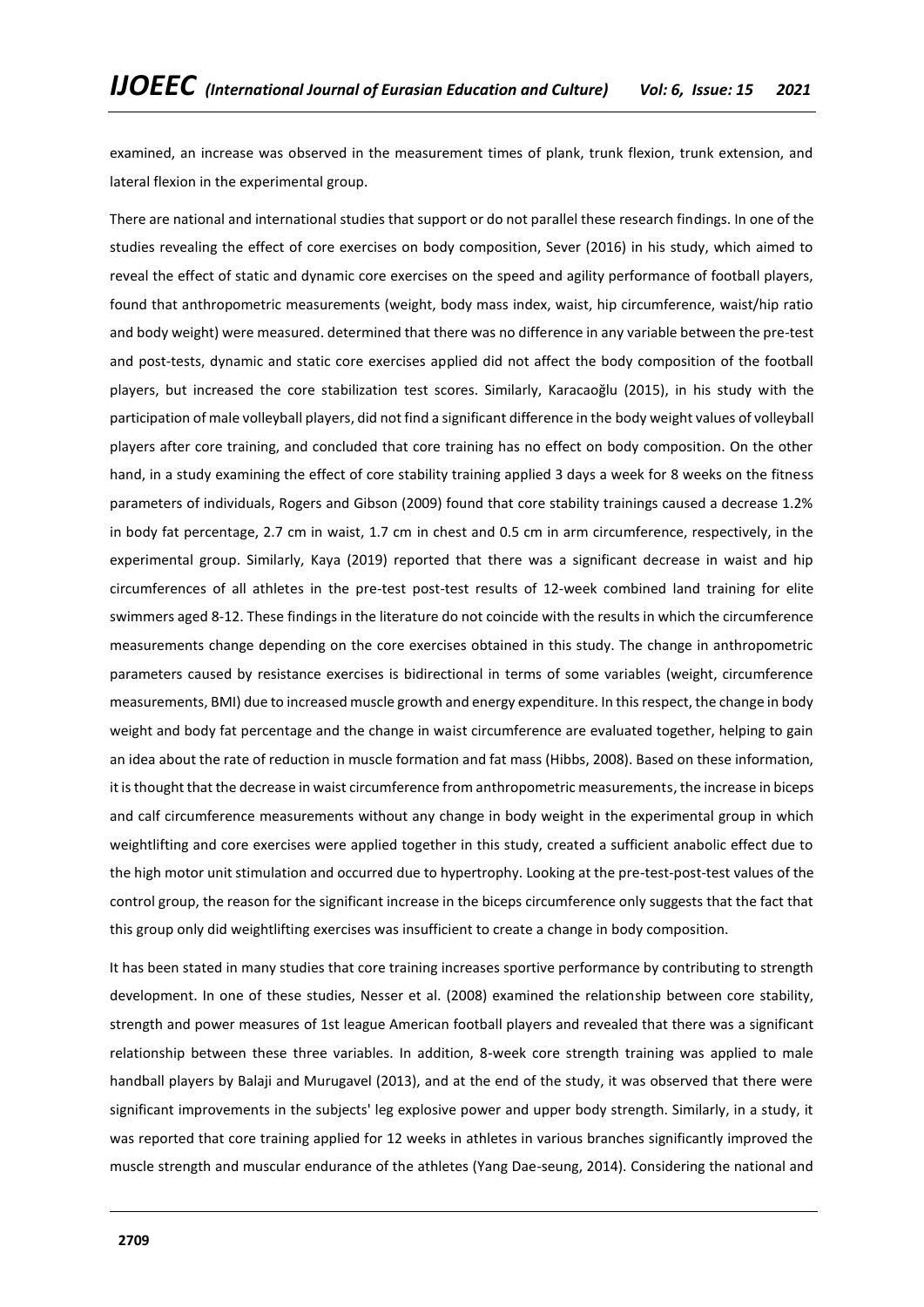international studies examining the effects of core training applied in addition to the general training program in athletes, Sekendiz et al. (2010), Afyon and Boyacı (2016) and many researchers (Samson, 2005; Thomas and William, 2009; Jim et al., 2012; Afyon, 2014) for optimal sportive performance, the application of core training in addition to general training in terms of strength and endurance highlighted the positive developments. This finding also coincides with the significant improvement in the jerk force, which is one of the maximal force measurements of this study.

In the literature, it is mentioned that trunk endurance capacity has a protective effect in terms of passive structures in the spine and that the spine is related to the elements of endurance and control rather than stabilization, strength (Evans et al., 2007). It is stated that while strong abdominals do not provide the expected protection against injury, durable muscles can reduce the risk of low back pain (Grenier and McGill, 2007). For this reason, it is thought that central region-based movement approaches to improve trunk endurance are important in training planning, especially in the weightlifting branch, where maximum force transfer from the lower extremity to the upper extremity is carried out quickly with high weights. From this point of view, when we look at the findings in this study, a statistically significant increase was observed in the mean of pre-test-posttest measurements in plank, trunk flexion, trunk extension and lateral flexion measurement times in core strength measurements of the experimental group after ten weeks of weightlifting and core training together. On the other hand, a statistically significant increase was obtained only in plank times after the weightlifting training program applied alone. Similar to the findings of this study, Sandrey and Mitzel (2013) applied a core stabilization program 3 days a week for 6 weeks in their study with the participation of track and field athletes, and after the program, the athletes' trunk flexor, extensor, right-left plank endurance times were improved between 120% and 250%. They also found that the training program had a high level of effect in terms of timedependent change. Schiling et al. (2013) investigated the effects of isometric and dynamic core strength training programs on trunk endurance, strength and sportive performance, and reported that they saw significant improvement in the extensor endurance test of the dynamic group and the right plank test of the isometric group at the end of 6 weeks. Contrary to the research findings obtained in this study, Michael et al. (2005) applied a core training program 2 days a week in addition to rowing training for 8 weeks in middle-aged male rowers, and as a result of the study, it was revealed that there was no improvement in back isometric and flexor endurance measurements in the experimental group. Literature samples generally report that core training programs applied in addition to the branch-specific general training program lead to an increase in time and effect on trunk endurance test scores (Lust et al., 2009; Dendas, 2010; Saeterbakken et al., 2011; Brillave 2014). In line with this information, it can be stated that core training has a positive effect on body endurance.

## **CONCLUSION and RECOMMENDATIONS**

Weightlifting and core training applied for 10 weeks within the scope of the study caused an increase in maximal strength measurements, maximal jerking force, and core strength measurements in plank, trunk flexion, trunk extension, and lateral flexion times in the experimental group. In line with the results, it is recommended to apply core training together in addition to weightlifting training. Based on the literature that core training can train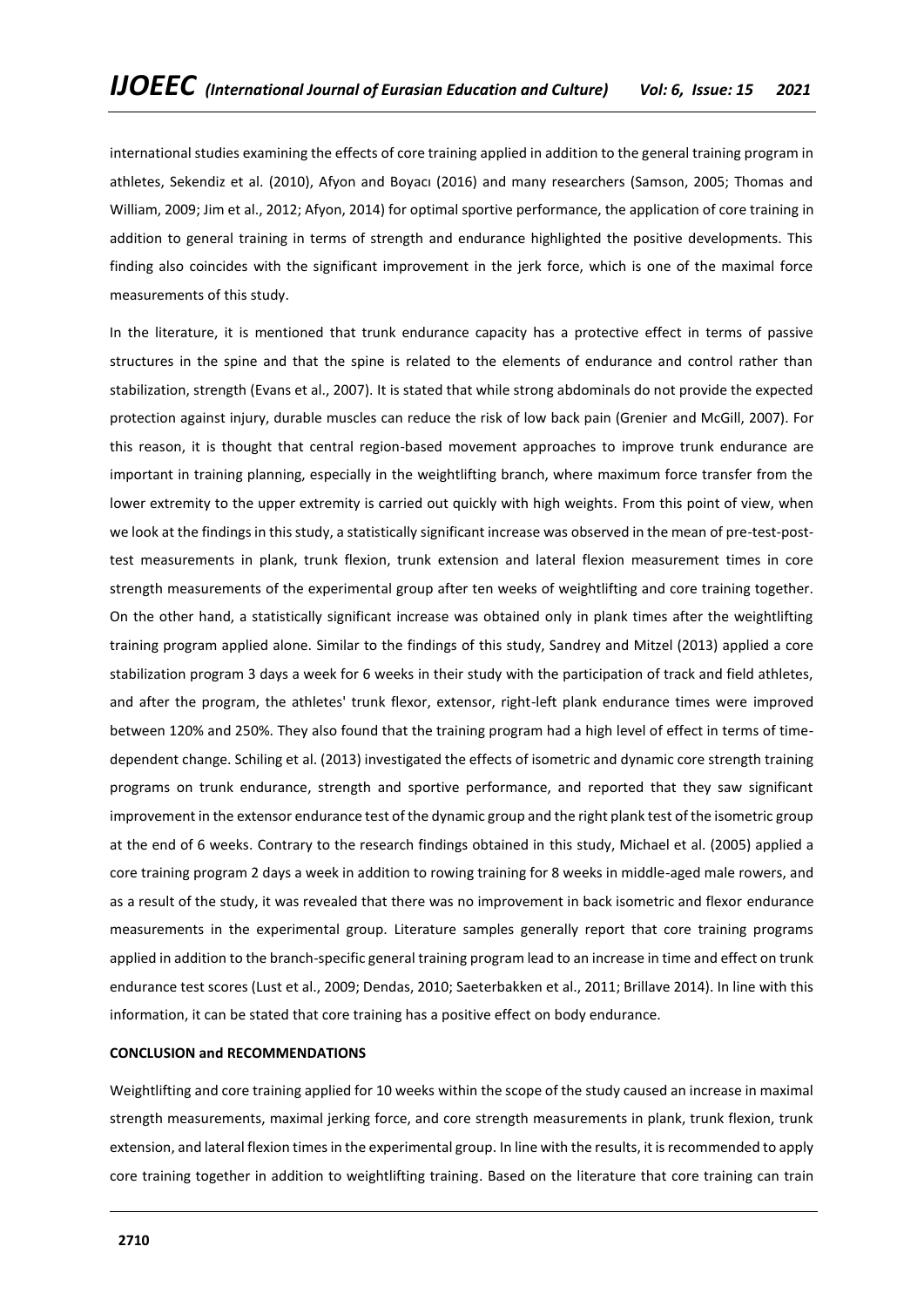small and large muscle groups at the same time and at a similar level, it is thought that core training alone will not be enough for especially large muscle groups to produce a high level of strength and power performance. Therefore, it is suggested that weight training applied together with core exercises may have a positive effect on the development of core strength. In addition, it is recommended that core training should be included in the general training programs of all branches. In the studies to be applied later, it is thought that performing core training on moving and still surfaces or using auxiliary materials (resistance bands, swiss balls, boşu ball) can increase the efficiency of core training.

# **ETHICAL TEXT**

In this article, the journal writing rules, publication principles, research and publication ethics, and journal ethical rules were followed. The responsibility belongs to the author(s) for any violations that may arise regarding the article.

The ethical approval for this study was obtained from Van Yüzüncü Yıl University, 19.09.2018/69398.

**Author(s) Contribution Rate:** The authors have declared no conflict of interest. The 1st author's contribution rate to the article is 40%. The second author's contribution rate to the article is 30%. The third author's contribution rate to the article is 20%. The fourth author's contribution rate to the article is 10%.

## **REFERENCES**

- Afyon, Y. A., & Boyacı, A. (2016). The effects of 8 week core training on the development of some motoric features among 18 year old footballers. *Journal of Human Sciences*, *13*(3), 4595-4603. https://doi.org/10.14687/jhs.v13i3.3924
- Afyon, Y. A. (2014). Effect of core training on 16 year old soccer players. *Educational Research an Reviews Journals*, *9*(23), 1275-79. https://doi.org/10.5897/ERR2014.1876
- Akuthota, V., Ferreiro A., Moore T., & Fredericson M. (2008). Core stability exercise principles. *Curr Sports Med Rep*, *7*(1), 39-44. https://doi.org/10.1097/01.CSMR.0000308663
- Akuthota, V., & Nadler, S. F. (2004). Core strengthening. *Arch Phys Med Rehabil*, *85*(1), 86-92. https://dio.org/10.1053/j.apmr/2003/12/005
- Asgharifar, S. (2009). *The comparison of core stability and agility between female handball players and ballet dancers* [Yayımlanmamış yüksek lisans tezi]. Hacettepe Üniversitesi.
- Balaji, E., & Murugavel, K. (2013). Motor fitnes parameters response to core strength training on Handbal Players. *International Journal for Life Sciences and Educational Research*, *1*(2), 76-80.
- Beam, W. C., & Adams, G. M. (2013). *Exercise Physiology Laboratory Manual* (7th ed). New York: McGraw-Hill.
- Brilla, L. R., & Kauffman, T. H. (2014). Effect of ınspiratory muscle training and core exercise training on core functional tests. *Journal of Professional Exercise Physiology*, *17*(3), 12-20. https://doi.org/10.1249/01.mss.0000402556.53531.7d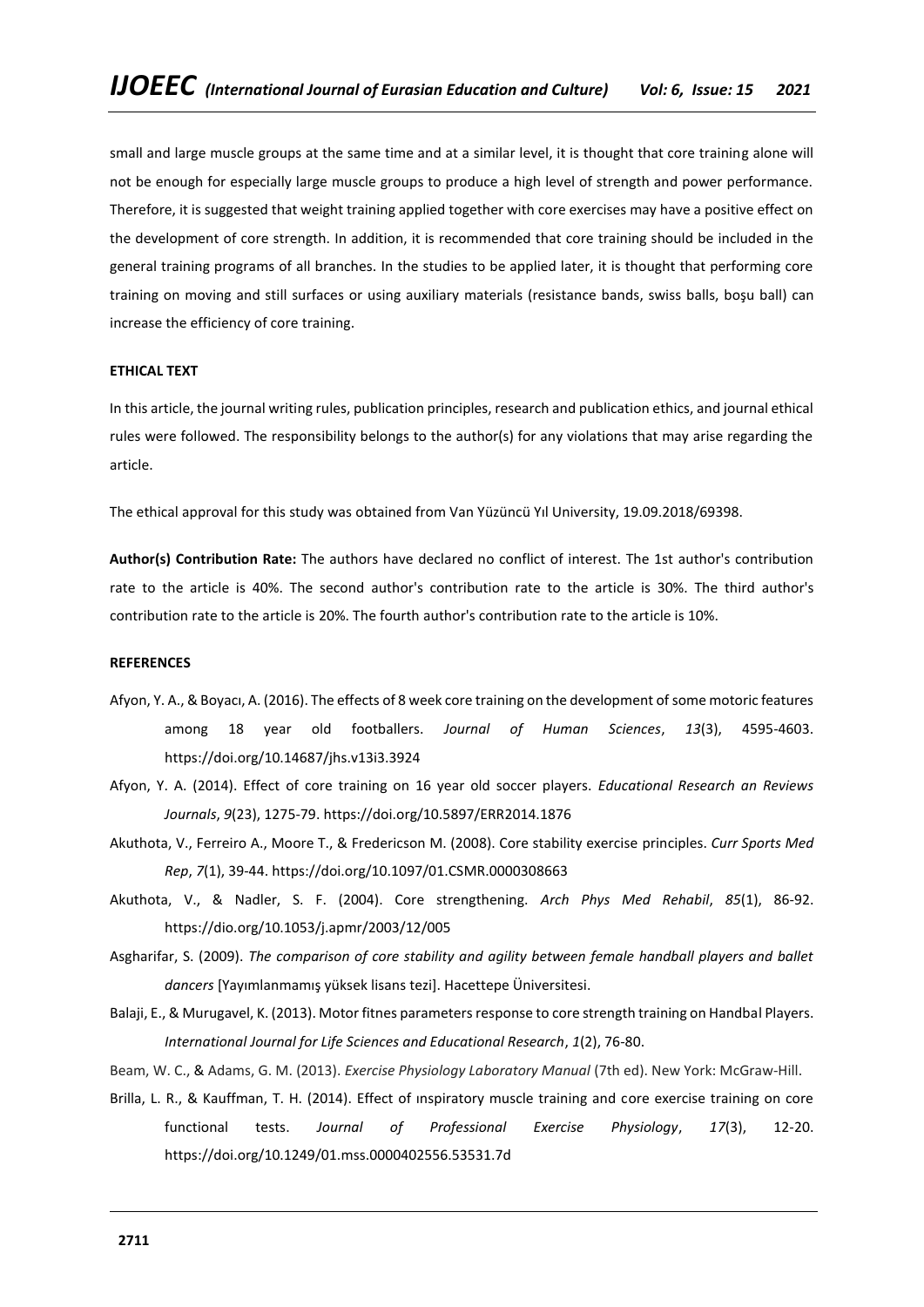- Butcher, S. J., Craven, B. R., Chılıbeck, P. D., Spınk, K. S., Grona, S. L., & Sprıgıngs, E. J. (2007). The effect of trunk stability training on vertical takeoff velocity. *Journal of Orthopaedic & Sports Physical Therapy*, *37* (5), 223-231.
- De Villarreal, E. S., Requena, B., & Cronin, J. B. (2012) The effects of plyometric training on sprint performance: A meta-analysis. *The Journal of Strength & Conditioning Research*, *26*(2), 575-584. https://doi.org/10.1519/JSC.0b013e318220fd03
- Dendas, A. M. (2010). *The relationship between core stability and athletic performance* [Doctoral dissertation, Humboldt State University]. CSUN Discovery.
- Dilber, A. O., Lağap, B., Akyüz, Ö., Çoban, C., Akyüz, M., Taş, M. ve Özkan, A. (2016). Erkek futbolcularda 8 haftalık kor antrenmanının performansla ilgili fiziksel uygunluk değişkenleri üzerine etkisi. *CBÜ Beden Eğitimi ve Spor Bilimleri Dergisi*, *11*(2), 77-82.
- Evans, K., Refshauge, K. M., & Adams, R. (2007). Trunk muscle endurance tests: Reliability and gender differences in athletes. *J Sci Med Sport*, *10*(6), 447-55. https://doi.org/10.1016/j.jsams.2006.09.003
- Fig, G. (2005). Strength training for swimmers: Training the core. *Strength and Conditioning Journal, 27*(2), 40– 42.
- Freeman, J. A., Gear, M., Pauli, A., Cowan, P., Finnigan, C., Hunter, H., Thain, J. (2010). The effect of core stability training on balance and mobility in ambulant individuals with multiple sclerosis: A multi-centre series of single case studies. *Mult Scler J*, *16*(11), 1377-84. https://doi.org/10.1177/1352458510378126
- González-Badillo, J. J., Izquierdo, M., & Gorostiaga, E. M. (2006). Moderate volume of high relative training intensity produces greater strength gains compared with low and high volumes in competitive weightlifters. *The Journal of Strength & Conditioning Research*, *20* (1), 73-81. https://doi.org/10.1519/R-16284.1
- Grenier, S. G., & McGill S. M., (2007). Quantification of lumbal stability by using 2 different abdominal activation strategies. *Arch Phys Med Rehabil*, *88*(1), 54-62. https://doi.org/10.1016/J.apmr.2006.10.014
- Hibbs, A. E., Thompson, K. G., French, D., Wrigley, A., & Spears, I. (2008). Optimizing performance by improving core stability and core strength. *Sports Medicine*, *38*(12), 995-1008. https://doi.org/10.2165/00007256- 200838120-00004
- Hirashima, M., Kadota, H., Sakurai, S., Kudo, K., & Ohtsuki, T. (2002). Sequential muscle activity and its functional role in the upper extremity and trunk during overarm throwing. *Journal of Sports Sciences*, *20*(4), 301- 310. https://doi.org/10.1080/026404102753576071
- Hodges, P. W., & Gandevia, S. C. (2000). Changes in intra-abdominal pressure during postural and respiratory activation of the human diaphragm. *J Appl Physiol*, *89*, 967-76. https://doi.org/10.1152/jappl.2000.89.3.967
- Hornsby, W. G., Gentles, J. A., MacDonald, C. J., Mizuguchi, S., Ramsey, M.W., & Stone, M. H. (2017). Maximum strength, rate of force development, jump height and peak power alterations in weightlifters across five months of training. *Sports, 5* (4), 78. https://doi.org/10.3390/sports5040078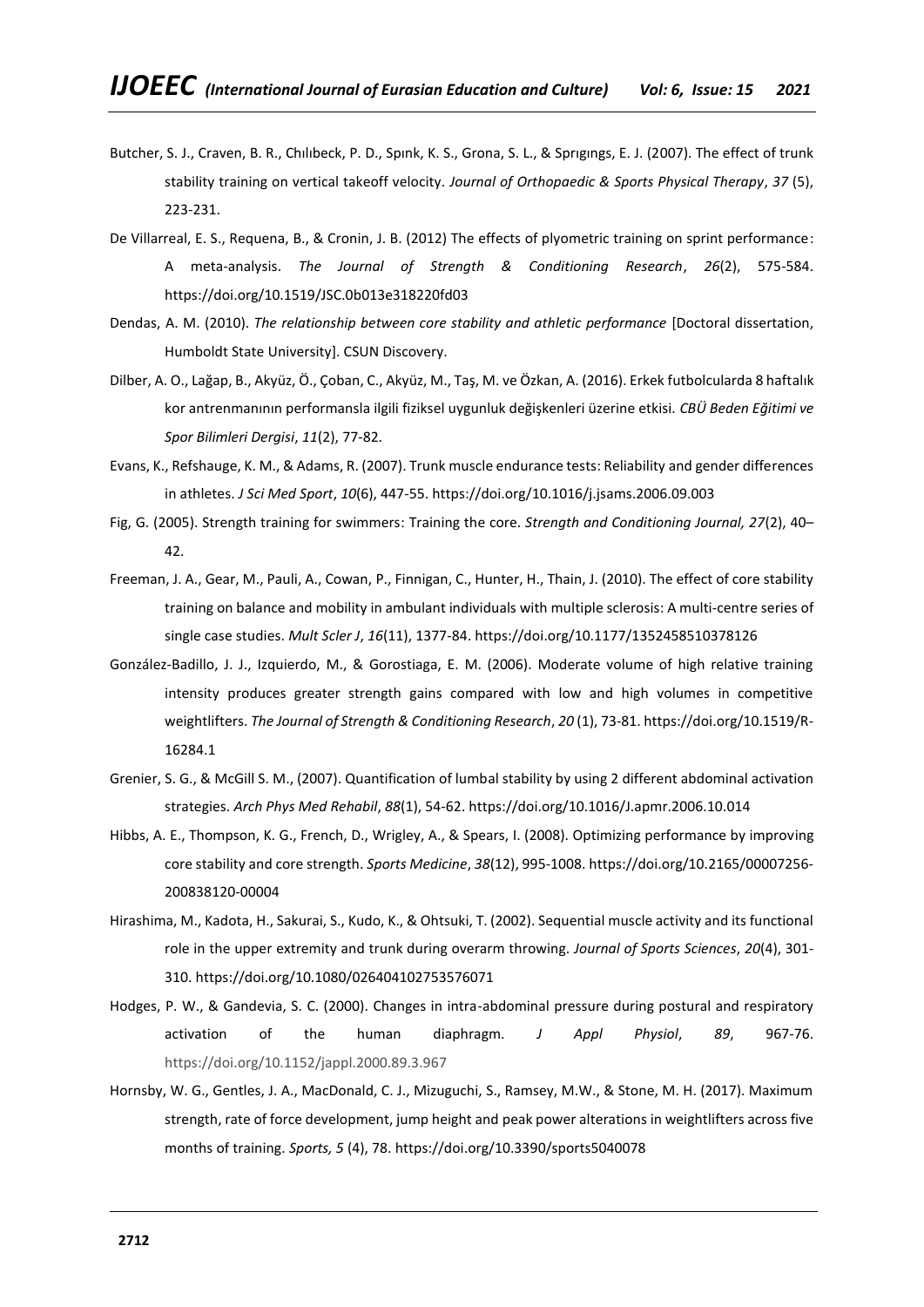- Imai, A., Kaneoka, K., Okubo, Y., & Shiraki, H. (2014). Effects of two types of trunk exercises on balance and athletic performance in youth soccer players. *The International Journal of Sports Physical Therapy*, *9*(1), 47-57.
- Jim, F. S, Jeff, C. M., John, R. B., & Jacob, L. T. (2012). Effect of core strength and endurance training on performance in college students: Randomized pilot study. *Department of Exercise, Health, and Sport Sciences*, *17*, 278-90. https://doi.org/10.1016/j.jbmt.2012.08.008
- Kachanathu, S. J., Tyagi, P., & Anand, P. (2014). Effect of core stabilization training on dynamic balance in professional soccer players. *Physikalische Medizin Rehabilitationsmedizin Kurortmedizin*, *24*(06), 299- 304. https://doi.org/10.1055/s-0034-1382060
- Karacaoğlu, S. (2015). *Erkek voleybolcularda core antrenmanın fiziksel uygunluk özelliklerine etkisi* [Yayımlanmamış yüksek lisans tezi]. Mehmet Akif Ersoy Üniversitesi.
- Karasar, N. (1999). *Bilimsel Araştırma Yöntemi* (9. Baskı). Nobel Yayın Dağıtım.
- Kaya, İ. B. (2019). *8-12 yaş elit yüzücülere uygulanan kombine antrenmanların performans düzeyleri üzerine etkisinin araştırılması* [Yayımlanmamış yüksek lisans tezi]. Süleyman Demirel Üniversitesi.
- Lust, K. R., Sandrey, M. A., Bulger, S. M., & Wilder, N. (2009). The effects of 6-week training programs on throwing accuracy, proprioception and core endurance in baseball. *J Sport Rehabil*, *18*(3), 407-426. https://doi.org/10.1123/jsr.18.3.407
- McGill, S. (2010). Core training: Evidence translating to better performance and injury prevention. *Strength and Conditioning Journal*, *32*(3), 33-46. https://doi.org/10/1515/SSC.0b013e3181df4521
- McGill, S. M. (2002). *Low Back Disorders Evidence-Based Prevention and Rehabilitation*. Champaign, IL: Human Kinetics.
- Myer, G. D., Ford, K. R., & Brent, J. L. (2006). The effects of plyometric vs. dynamic stabilization and balance training on power balance and landing force in female athletes. *The Journal of Strength and Conditioning Research*, *20*(2), 345-353. https://doi.org/10.1519/R-17955.1
- Nesser, T. W., Huxel, K. C., Tincher, J. L., & Okada, T. (2008). The relationship between core stability and performance in division I football players, *J Strength Cond Res*, *22*, 1750-1754. https://doi.org/10.1519/JSC.0b013e3181874564
- Okada, T., Huxel, K. C., & Nesser, T. W. (2011). Relatıonshıp between core stability functıonal movement and performance. *Journal of Strength and Conditioning Research*, *25*, 254-256. https://doi.org/10.1519/JSC.0b013e3181b22b3e
- Prieske, O., Muehlbauer, T., Borde, R., Gube, M., Bruhn, S., Behm, D.G., & Granacher, U. (2016). Neuromuscular and athletic performance following core strength training in elite youth soccer: Role of instability. *Scand J Med Sci Sports*, *26*(1), 48-56. https://doi.org/10.1111/sms.12403
- Rogers, K., & Gibson, A. L. (2009). Eight-week traditional mat pilates training program effects on adult fitness characteristics. *Research Quarterly for Exercise and Sport*, *80*(3), 569-574. https://doi.org/10.1080/02701367.2009.10599595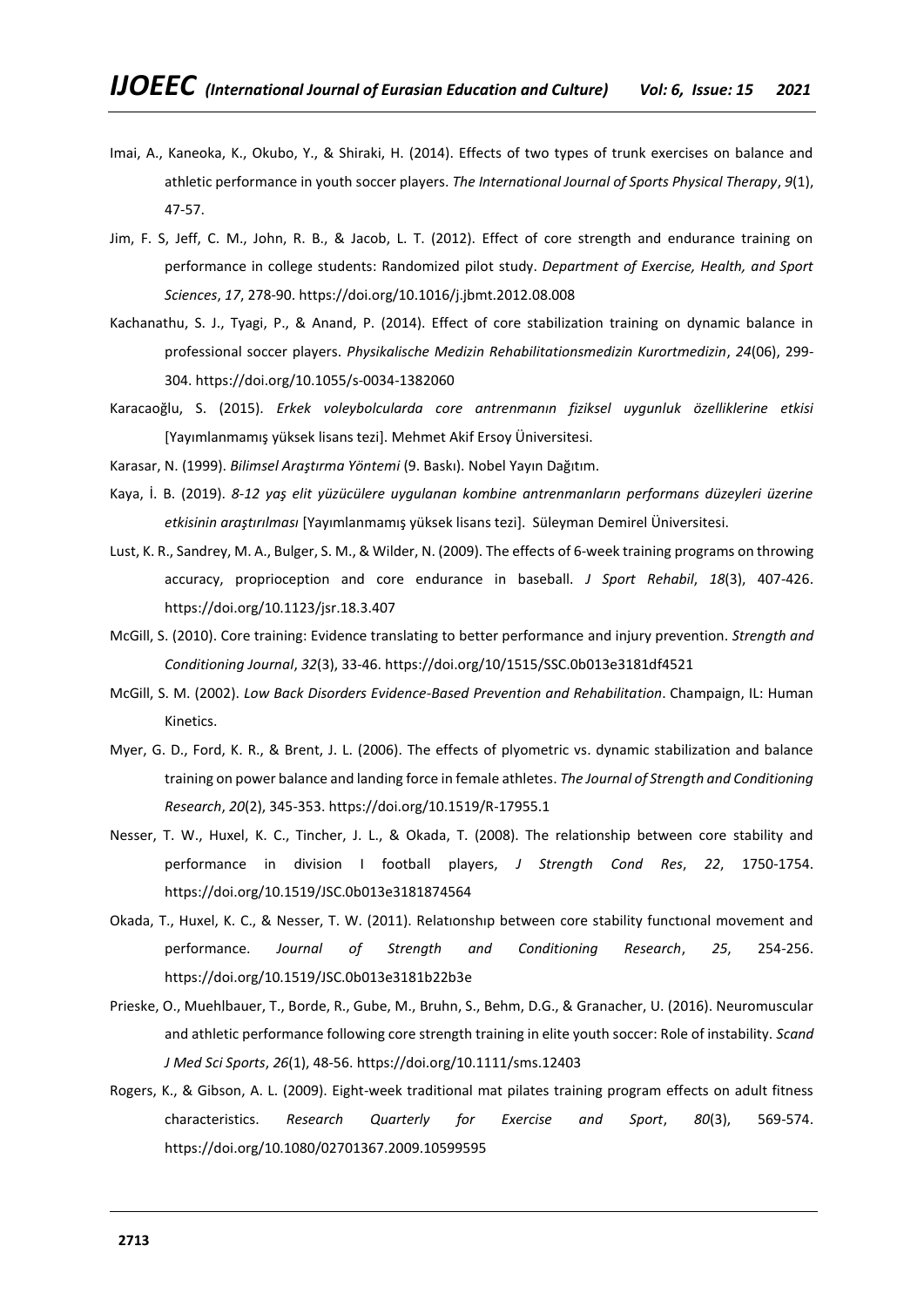- Sadeghi, H., Shariat, A., Asadmanesh, E., & Mosavat, M. (2013). The Effects of core stability Exercise on the dynamic balance of volleyball players. *Int J Appl Exerc Physiol*, *2*(2), 1-10. https://doi.org/10.22631/ijaep.v2i2.15
- Saeterbakken, A. H., & Fimland, M. S. (2011). Effect of core stability training on throwing velocity in female handball players. *The Journal of Strength & Conditioning Research*, *25*(3), 712-18. https://doi.org/10.1055/a-0755-7398
- Samson, K. M. (2005). *The effects of a five-week core stabilization-training program on dynamic balance in tennis athletes* [Doctoral dissertation, Universidad de West Virginia]. CSUN Discovery.
- Sandrey, M. A., & Mitzel, J. G. (2013). Improvement in dynamic balance and core endurance after a 6 week core stability training program in high school track and field athletes. *J Sport Rehabil*, *22*(4): 264-71. https://doi.org/10.1123/jsr.22.4.264
- Sato, K., & Mokha, M. (2009). Does core strength training influence running kinetics, lower-extremity stability, and 5000 m performance in runners? *J Strength Cond Res*, *23*(1), 133-140. https://doi.org/10.1519/JSC.0b013e31818eb0c5
- Schilling, J. F., Murphy, J. C., Bonney, J. R., Thich, J. L., (2013). Effect of core strength and endurance training on performance in college students: Randomized pilot study. *J Bodyw Mov Ther*, *17*(3), 278-90. https://doi.org/10.1519/j.jbmt.2012.08.008
- Sekendiz, B., Cuğ, M., Corekusuz, F. (2010) Effects of swiss-ball core strength training on strength, endurance, flexibility, and balance in sedentary women, *J Strength Cond Res*, *24*(11), 3032-3040. https://doi.org/10.1519/JSC.0b013e3181d82e70
- Sever, O. (2016). Statik ve dinamik core egzersiz çalışmalarının futbolcuların sürat ve çabukluk performansına etkisinin karşılaştırılması [Yayımlanmamış Doktora Tezi]. Gazi Üniversitesi.
- Sharma, A., Geovinson, S. G., Singh, S. J. (2012). Effects of a nine-week core strengthening exercise program on vertical jump performances and static balance in volleyball players with trunk instability. *The Journal of Sports Medicine and Physical Fitness*, *52*(6), 606-615.
- Shirey, M., Hurlbutt, M., Johansen, N., King, G. W., Wilkinson, S. G., & Hoover, D. L. (2012). The influence of core musculature engagement on hip and knee kinematics in women during a single leg squat. *Int J Sports Phys Ther*, *7*(1), 1-12.
- Suchomel, T. J., Nimphius, S., & Stone, M. H. (2016) The importance of muscular strength in athletic performance. *Sports medicine*, *46* (10), 1419-1449. https://doi.org/10.1007/s40279-016-0486-0.
- Szczygieł, E., Blaut, J., Zielonka-Pycka, K., Tomaszewski, K., Golec, J., Czechowska, D., & Golec, E. (2018). The impact of deep muscle training on the quality of posture and breathing. *J Mot Behav*, *50*(2), 219-27. https://doi.org/10.1080/00222895.2017.1327413
- Tanner, J. M., Hiernaux, J., Jarman, S. Weiner, J. S., & Lourie, J. A. (1969). *Human biology: A Guide to Field Methods.* Edinburgh: IBP handbook.
- Thomas, W. N., & William, L. L. (2009). The Relationship between core strength and performans in division 1. female soccer players. *J. Am. Soc. Exerc Physiol*, *12*, 21-27.